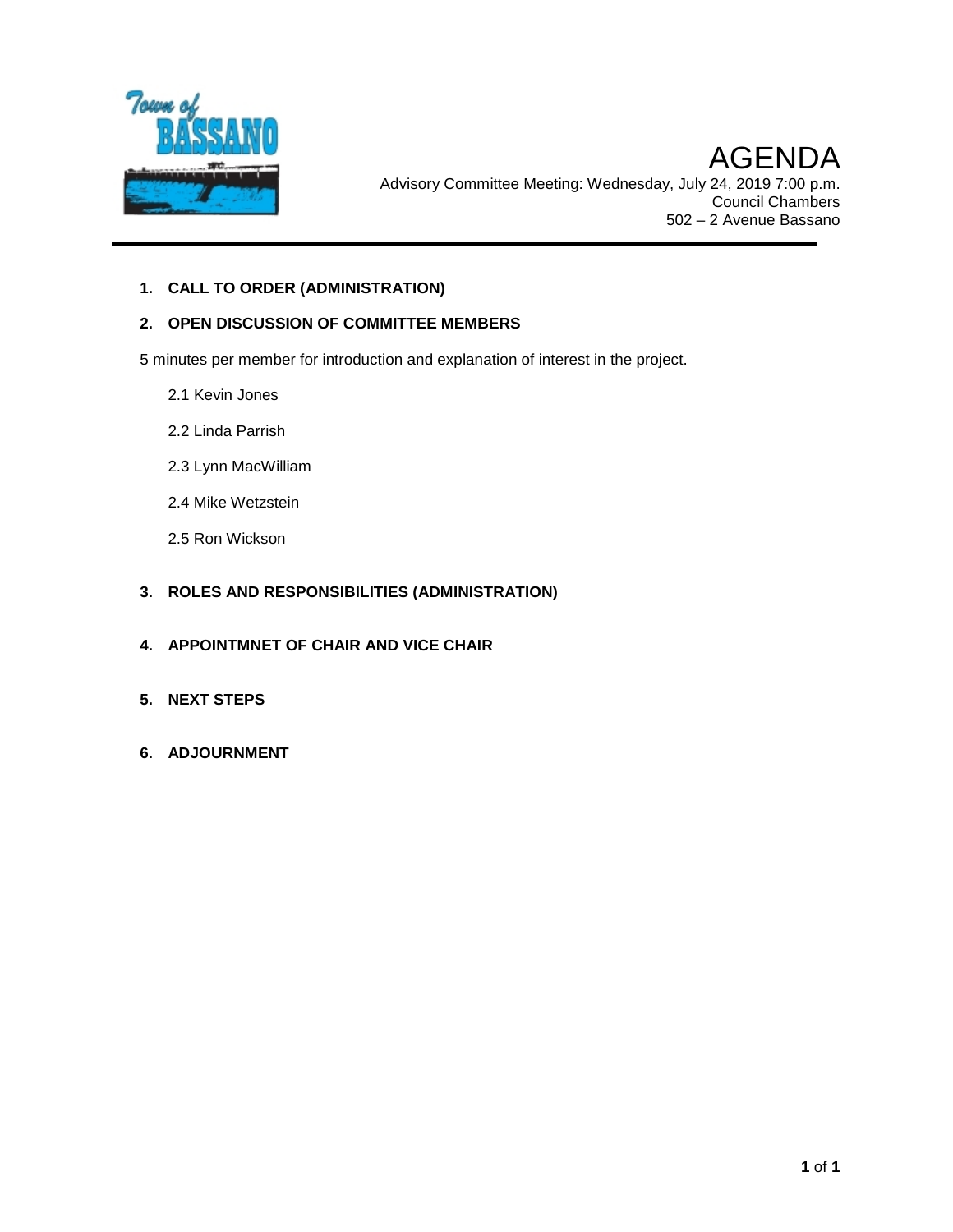Terms of Reference – Advisory Committee Intergenerational and Multigenerational Tiny Home Pilot Project Bassano July 22, 2019

# Intergenerational and Multigenerational Tiny Home Pilot Project Bassano- Advisory Committee Terms of Reference

## Summary:

The Terms of Reference (TOR) shall clarify the role and responsibilities of the advisory committee. The role of the advisory committee is to provide oversight, offer information, review draft reports and provide recommendations regarding the project to Bassano Town council as well as to be an active promoter of the initiative.

This is a three-phase project, each with a specific set of deliverables and outcomes. Each phase of the project and its vision were approved by Town council. The advisory committee's role is not to set the vision for the project. Rather, the advisory committee will act as information conduits to assist in achieving evidence-based project outcomes. The consultant will reach out to the advisory committee through administration with project specific requests.

The purpose of the project is to determine the economic feasibility of developing an intergenerational and/or multigenerational "tiny home" housing model in Bassano. Phase 1, the feasibility study will result in a statistical analysis, to a) determine the need, b) understand demographics, c) needs assessment, and d) servicing and development options. For a detailed scope of Phase 1, refer to the Project Terms of Reference.

The next phase is to develop a business plan. The business plan will result from the outcomes of the feasibility study if approved by Town council (recommended by the advisory committee). The business plan will address the tactics and strategies required to expand on an actual business model. More specifically, defining the business opportunity and how to make it work in Bassano. For a detailed scope of Phase 2, refer to the Project Terms of Reference.

Finally, Phase 3, is to develop an implementation and action plan pending there is a business opportunity. The advisory committee will review and analyse the implementation and action plan and make a recommendation to Town council. The final phase of the project will set the stage for further project implementation.

# Roles and Responsibilities

## Advisory Committee Membership (M# 160/19)

- 1. Kevin Jones Bassano Town Council/ Palliser Economic Partnership (PEP) Representative [Kevinjones@bassano.ca](mailto:Kevinjones@bassano.ca) 403-641-2923
- 2. Linda Parrish Town of Bassano Community Representative [Lindaparrish@rogers.com](mailto:Lindaparrish@rogers.com)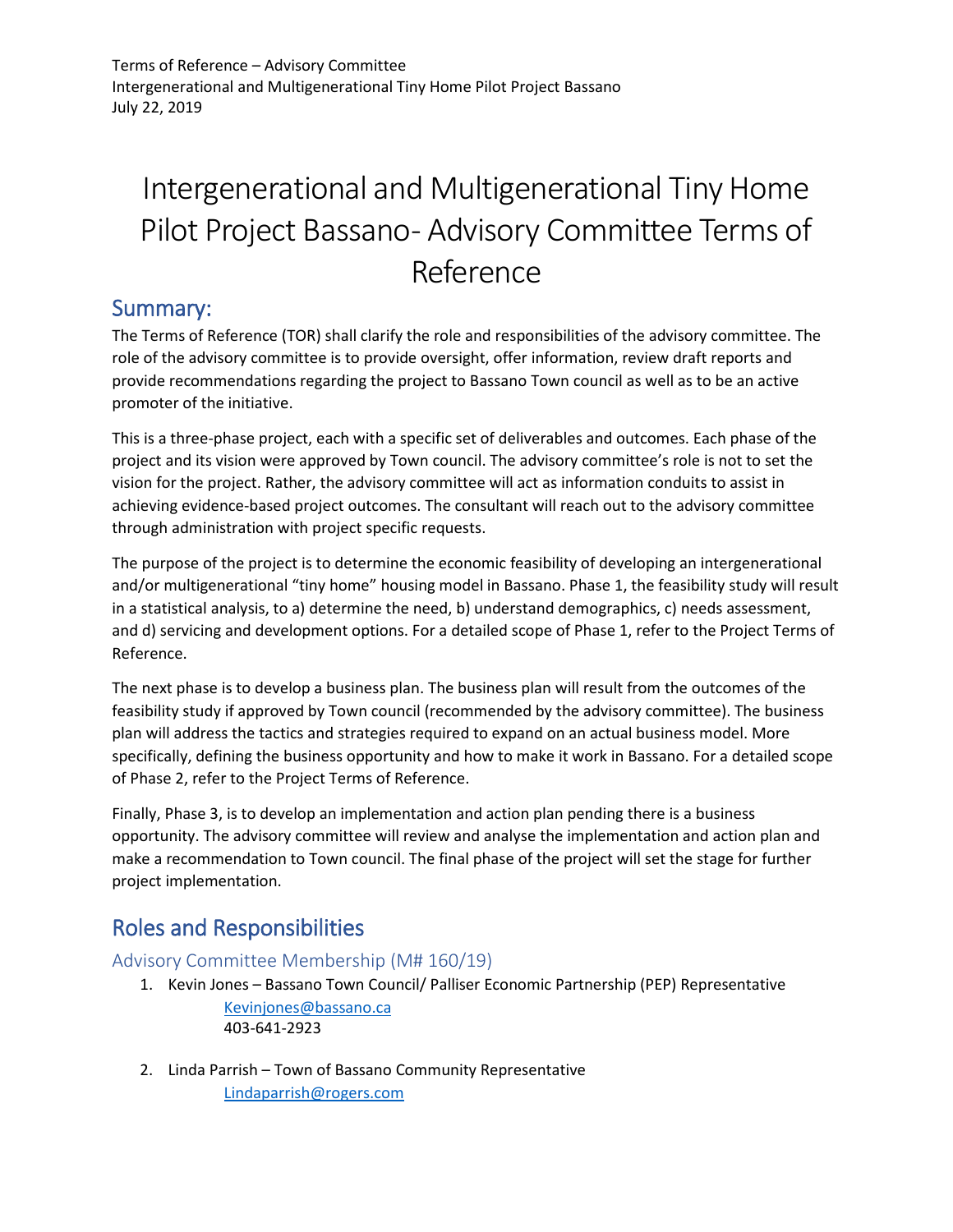Terms of Reference – Advisory Committee Intergenerational and Multigenerational Tiny Home Pilot Project Bassano July 22, 2019

403-363-7242

- 3. Lynn MacWilliam Town of Bassano Community Representative [Lynnmacwilliam@hotmail.com](mailto:Lynnmacwilliam@hotmail.com) 403-363-4115
- 4. Mike Wetzstein Town of Bassano Community Representative [Mikewetzstein@yahoo.com](mailto:Mikewetzstein@yahoo.com) 403-363-6468
- 5. Ron Wickson Bassano Town Council/Newell Foundation Representative [Ronwickson@bassano.ca](mailto:Ronwickson@bassano.ca) 403-641-3692

## Advisory Committee

The advisory committee serves the purpose of providing insight, knowledge and recommendations regarding the project to Bassano Town council. Members of the committee shall advise in the best interests of Bassano and the region. The advisory committee shall offer ideas in alignment with the vision of the project.

The committee shall appoint a Chair and Vice Chair at the first meeting. The advisory committee shall make a motion to recommend a Chair and Vice Chair. A secret ballot will follow the election of Chair and Vice Chair. The person elected to Chair and Vice Chair positions must formally accept the position.

- Chair: The advisory committee Chair, once appointed will facilitate meetings and act as the committee representative when giving recommendations to Town council or administration.
- Vice Chair: The Vice Chair will resume the Chairpersons' responsibility in his or her absence.

Each advisory committee member must be respectful of every other member. Disrespect will not be tolerated on the committee. Disrespectful committee members may be asked to leave the committee temporarily or permanently. Permanent removal from the committee will be by a formal motion of Town council, recommended by administration.

An advisory committee member may withdraw from their position on the committee by providing written notice to Amanda Davis, Interim CAO. The minimum committee representation shall be three and the maximum shall be five. Vacancies may not be filled.

## Voting Procedures

- **Each committee member must vote on every business item.**
- **Each committee member has only one vote.**
- Each committee member vote has equal weight.
- Recommendations are based on a majority vote not a unanimous vote.
- **Each member shall be given a chance to present their point of view on the voting subject** matter.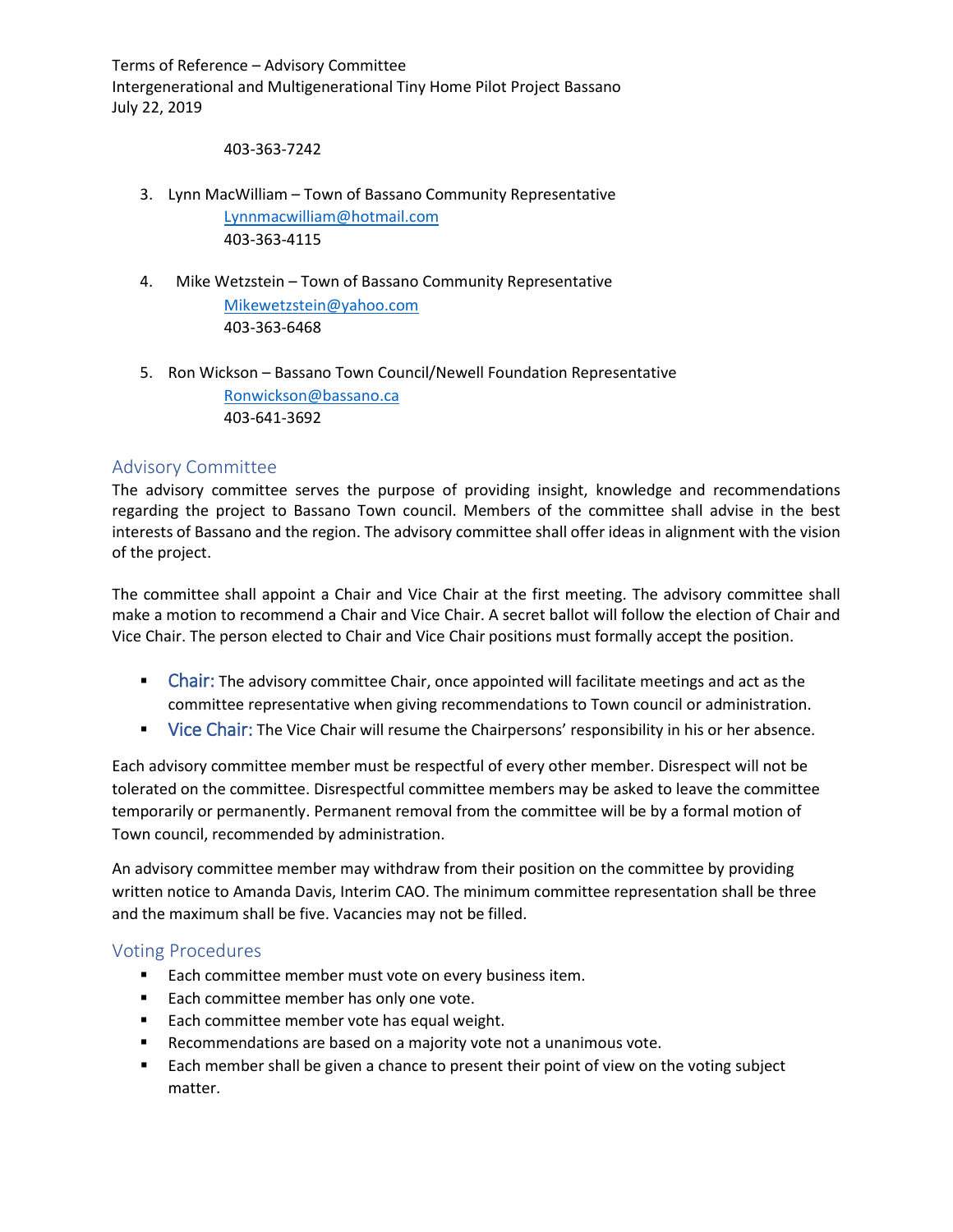Terms of Reference – Advisory Committee

Intergenerational and Multigenerational Tiny Home Pilot Project Bassano July 22, 2019

**Motions do not require a seconder.** 

## Meeting Preparation and Attendance

- Administration shall provide advisory committee member with an agenda a minimum of 72 in advance of all regular advisory committee meetings.
- **All advisory committee members must be prepared to discuss agenda items and business** matters at the regular advisory committee meetings.
- Administration will send out calendar invites for all advisory committee meetings as soon as reasonably possible to the emails provided by the representatives above.
- **Advisory committee representatives must confirm their attendance at regular advisory** committee meetings. All advisory committee meetings will commence with a quorum. It shall be the representative's responsibility to follow-up on meeting outcomes in their absence by reviewing the meeting minutes.
- **Advisory committee members must endeavor to attend all regular committee meetings.**

## Correspondence

The advisory committee's only point of contact for the project is administration Amanda Davis, Interim CAO to ensure consistent information and communications. Project related matters will be discussed at advisory committee meetings. Email dialogue will be limited. When responding to emails, administration and advisory committee members must use the "reply all" feature.

Concerns regarding the project or advisory committee shall be directed to Amanda Davis, Interim CAO in writing. The concerns must clearly describe the subject matter, concern and potential mitigation tactics.

## Promotion/Confidentiality

Committee members shall actively promote the project, to gain support and empower the project within the community and region. There is the potential to receive confidential information. If this matter arises, committee members may be required to sign a confidentiality agreement.

## **Conclusion**

All Committee members are subject to equal terms and conditions as outlined above and are in agreeance as signed below. This is a volunteer position, and advisory committee representative's will not receive compensation for the attendance at meetings or preparing for meetings.

The term of this appointment is July 2019 to March 31, 2020 unless otherwise agreed to in writing.

By signing this document, you are hereby agreeing act in accordance with the Advisory Committee Terms of Reference, to represent the Town of Bassano in an ethical and professional manner.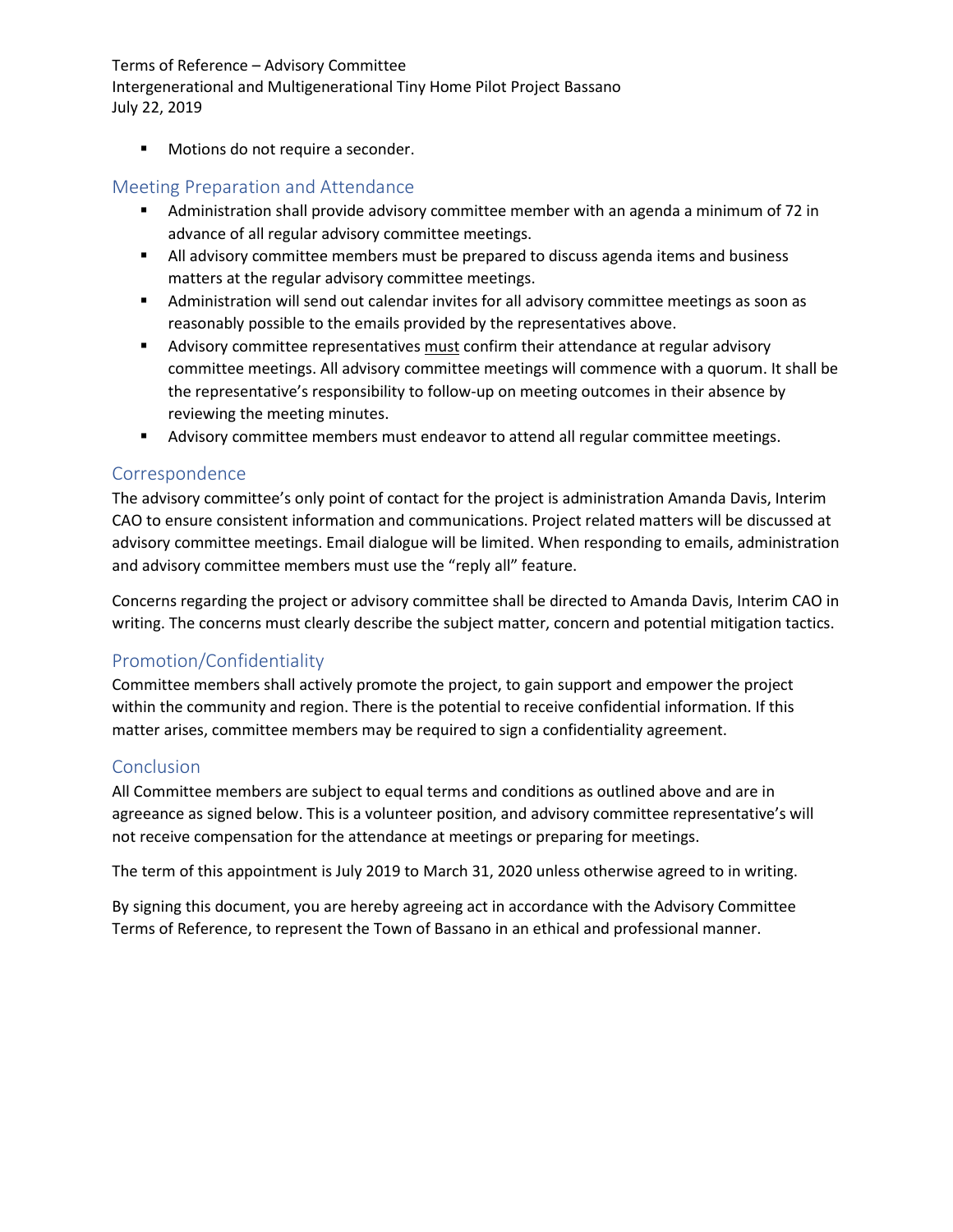Terms of Reference – Advisory Committee Intergenerational and Multigenerational Tiny Home Pilot Project Bassano July 22, 2019



X

Ron Wickson July 24, 2019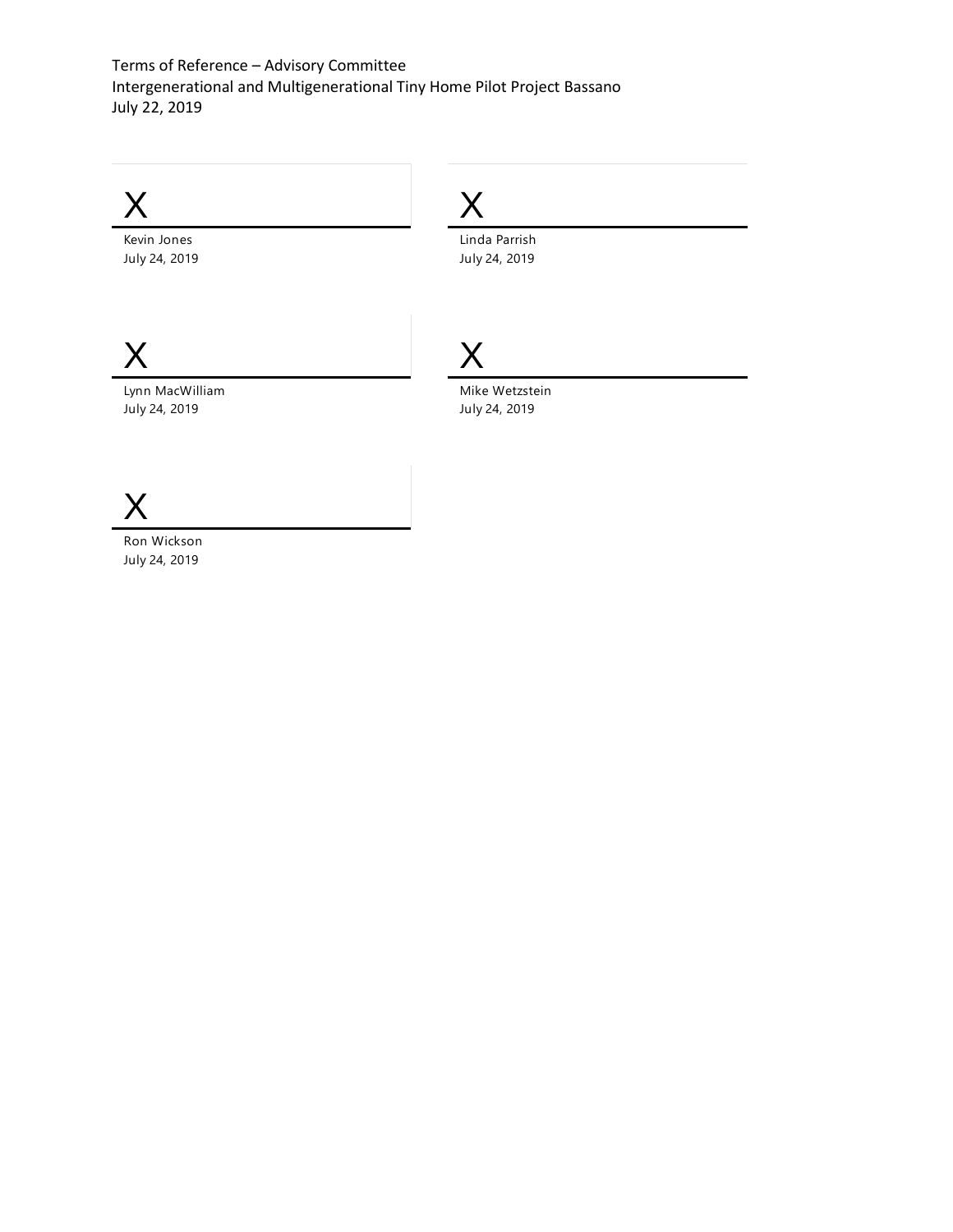## **ADVISORY COMMITTEE PROFILES**

## **Kevin Jones**

## **Councillor**

Represents: Bassano Town Council/ Palliser Economic Partnership Personal/ Professional Background:

- Moved to Canada in 1975
- Resident of Bassano since 1995
- Engineer at Global Thermoelectric

Current Boards and Committees:

- Bassano Town Council
- Municipal Planning Commission
- Bassano Bowling, Curling, & Golf Clubs
- Newell Regional Services
- Short Grass Library System
- Palliser Economic Partnership

## **Linda Parrish**

**Physicians Assistant**

Represents: Bassano Community

Personal/ Professional Background:

- Masters of Science in Physician Assistant Studies
- 25 years service with the Canadian Armed Forces
- Experience with Disaster Relief Missions
- First Responder
- Physicians Assistant at Primary Care Clinics

Current Boards and Committees:

- Bassano Library Council
- Member of Bassano Wellness Initiative